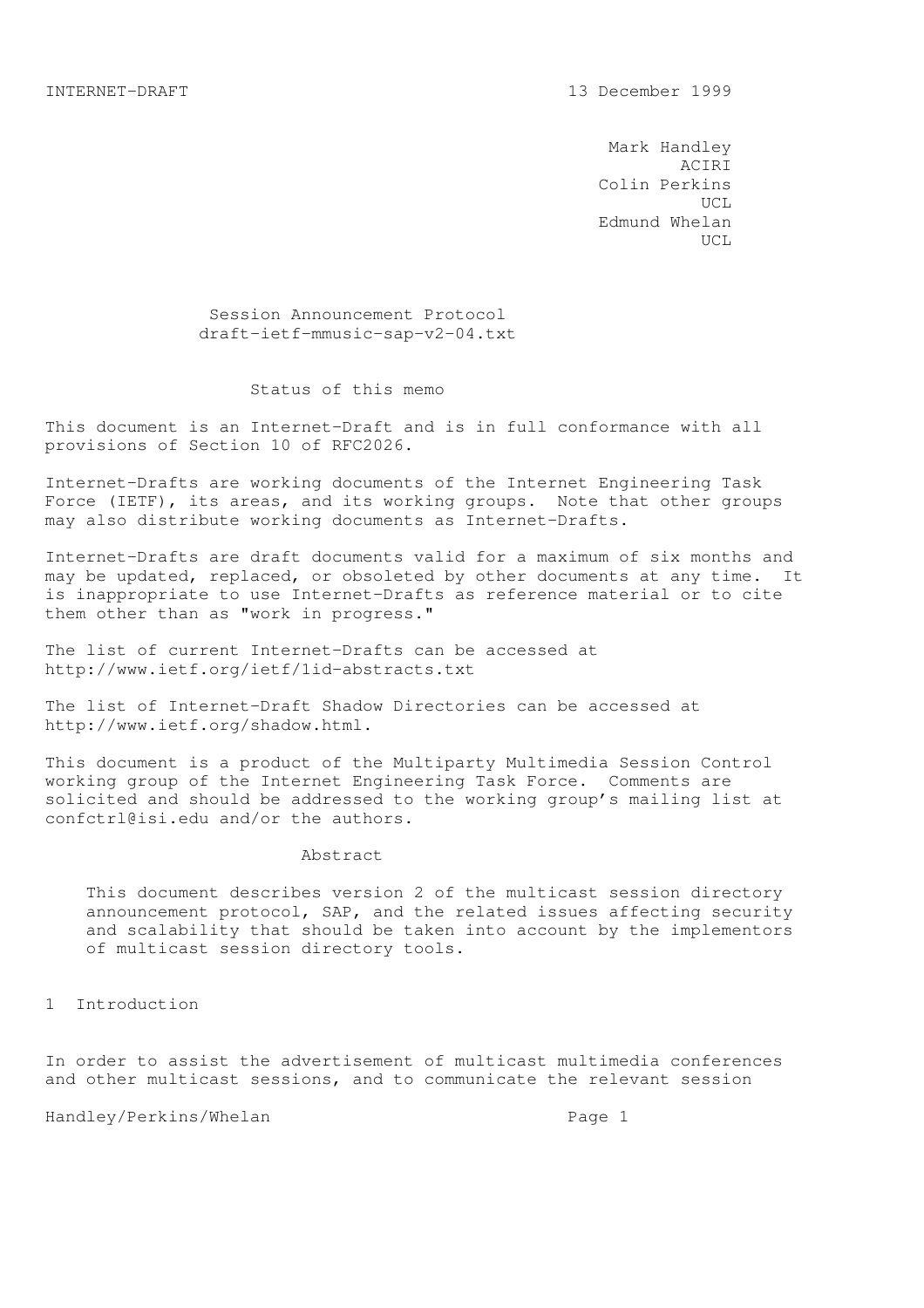setup information to prospective participants, a distributed session directory may be used. An instance of such a session directory periodically multicasts packets containing a description of the session, and these advertisements are received by potential participants who can use the session description to start the tools required to participate in the session.

This memo describes the issues involved in the multicast announcement of session description information and defines an announcement protocol to be used by session directory clients. Sessions are described using the session description protocol which is described in a companion memo [4].

## 2 Terminology

A SAP announcer periodically multicasts an announcement packet to a well known multicast address and port. The announcement is multicast with the same scope as the session it is announcing, ensuring that the recipients of the announcement can also be potential recipients of the session the announcement describes (bandwidth and other such constraints permitting). This is also important for the scalability of the protocol, as it keeps local session announcements local.

A SAP listener learns of the multicast scopes it is within (for example, using the Multicast-Scope Zone Announcement Protocol [5]) and listens on the well known SAP address and port for those scopes. In this manner, it will eventually learn of all the sessions being announced, allowing those sessions to be joined.

The key words 'MUST', 'MUST NOT', 'REQUIRED', 'SHALL', 'SHALL NOT', 'SHOULD', 'SHOULD NOT', 'RECOMMENDED', 'MAY', and 'OPTIONAL' in this document are to be interpreted as described in [1].

3 Session Announcement

As noted previously, a SAP announcer periodically sends an announcement packet to a well known multicast address and port. There is no rendezvous mechanism - the SAP announcer is not aware of the presence or absence of any SAP listeners - and no additional reliability is provided over the standard best-effort UDP/IP semantics.

That announcement contains a session description and SHOULD contain an authentication header. The session description MAY be encrypted although this is NOT RECOMMENDED (see section 7).

A SAP announcement is multicast with the same scope as the session it is announcing, ensuring that the recipients of the announcement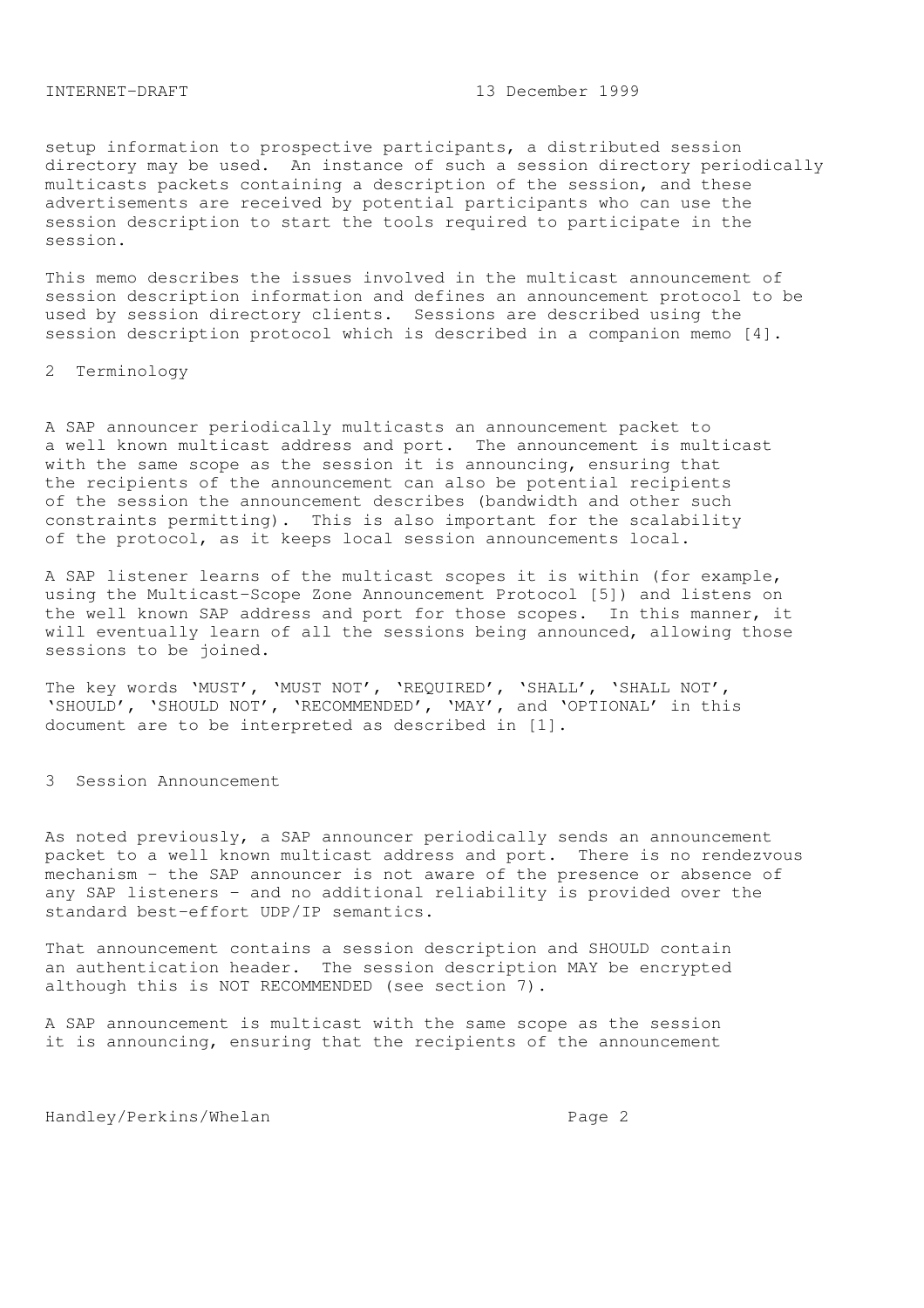can also be potential recipients of the session being advertised. There a number of possiblities:

- IPv4 global scope sessions use multicast addresses in the range 224.2.128.0 - 224.2.255.255 with SAP announcements being sent to 224.2.127.254 (note that 224.2.127.255 is used by the obsolete SAPv0 and MUST NOT be used).
- IPv4 administrative scope sessions using administratively scoped IP multicast as defined in [7]. The multicast address to be used for announcements is the highest multicast address in the relevant administrative scope zone. For example, if the scope range is 239.16.32.0 - 239.16.33.255, then 239.16.33.255 is used for SAP announcements.
- IPv6 sessions are announced on the address FF0X:0:0:0:0:0:2:7FFE where X is the 4-bit scope value. For example, an announcement for a link-local session assigned the address FF02:0:0:0:0:0:1234:5678, should be advertised on SAP address FF02:0:0:0:0:0:2:7FFE.

SAP announcements MUST be sent on port 9875 and SHOULD be sent with an IP time-to-live of 255.

If a session uses addresses in multiple administrative scope ranges, it is necessary for the announcer to send identical copies of the announcement to each administrative scope range. It is up to the listeners to parse such multiple announcements as the same session (as identified by the SDP origin field, for example). The announcement rate for each administrative scope range MUST be calculated separately, as if the multiple announcements were separate.

Multiple announcers may announce a single session, as an aid to robustness in the face of packet loss and failure of one or more announcers. The rate at which each announcer repeats its announcement MUST be scaled back such that the total announcement rate is equal to that which a single server would choose. Announcements made in this manner MUST be identical.

If multiple announcements are being made for a session, then each announcement MUST carry an authentication header signed by the same key, or be treated as a completely separate announcement by listeners.

An IPv4 SAP listener SHOULD listen on the IPv4 global scope SAP address and on the SAP addresses for each IPv4 administrative scope zone it is within. The discovery of administrative scope zones is outside the scope of this memo, but it is assumed that each SAP listener within a particular scope zone is aware of that scope zone. A SAP listener which supports IPv6 SHOULD also listen to the IPv6 SAP addresses.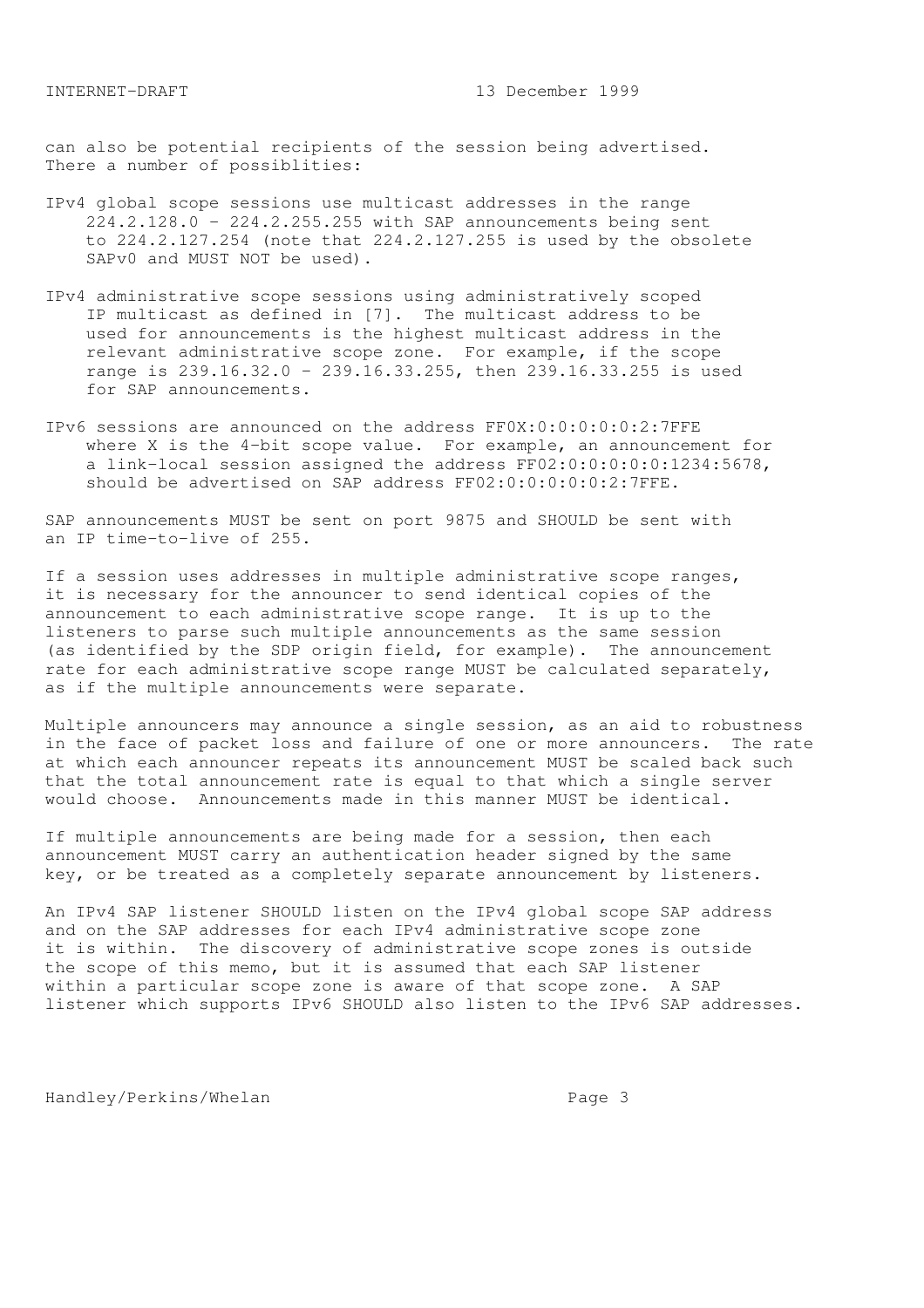# 3.1 Announcement Interval

The time period between repetitions of an announcement is chosen such that the total bandwidth used by all announcements on a single SAP group remains below a preconfigured limit. If not otherwise specified, the bandwidth limit SHOULD be assumed to be 4000 bits per second.

Each announcer is expected to listen to other announcements in order to determine the total number of sessions being announced on a particular group. Sessions are uniquely identified by the combination of the message identifier hash and originating source fields of the SAP header (note that SAP v0 clients always set the message identifier hash to zero, and if such an announcement is received the entire message MUST be compared to determine uniqueness).

Announcements are made by periodic multicast to the group. The base interval between announcements is derived from the number of announcements being made in that group, the size of the announcement and the configured bandwidth limit. The actual transmission time is derived from this base interval as follows:

- 1. The announcer initialises the variable tp to be the last time a particular announcement was transmitted (or the current time if this is the first time this announcement is to be made).
- 2. Given a configured bandwidth limit in bits/second and an announcement of ad\_size bytes, the base announcement interval in seconds is

 $interval = max(300; (8*no_of_ads*ad_size)/limit)$ 

3. An offset is calculated based on the base announcement interval

offset= rand(interval\*  $2/3$ ) -(interval/3)

4. The next transmission time for an announcement derived as

tn =tp+ interval+ offset

The announcer then sets a timer to expire at tn and waits. At time tn the announcer SHOULD recalculate the next transmission time. If the new value of tn is before the current time, the announcement is sent immediately. Otherwise the transmission is rescheduled for the new tn. This reconsideration prevents transient packet bursts on startup and when a network partition heals.

4 Session Deletion

Sessions may be deleted in one of several ways: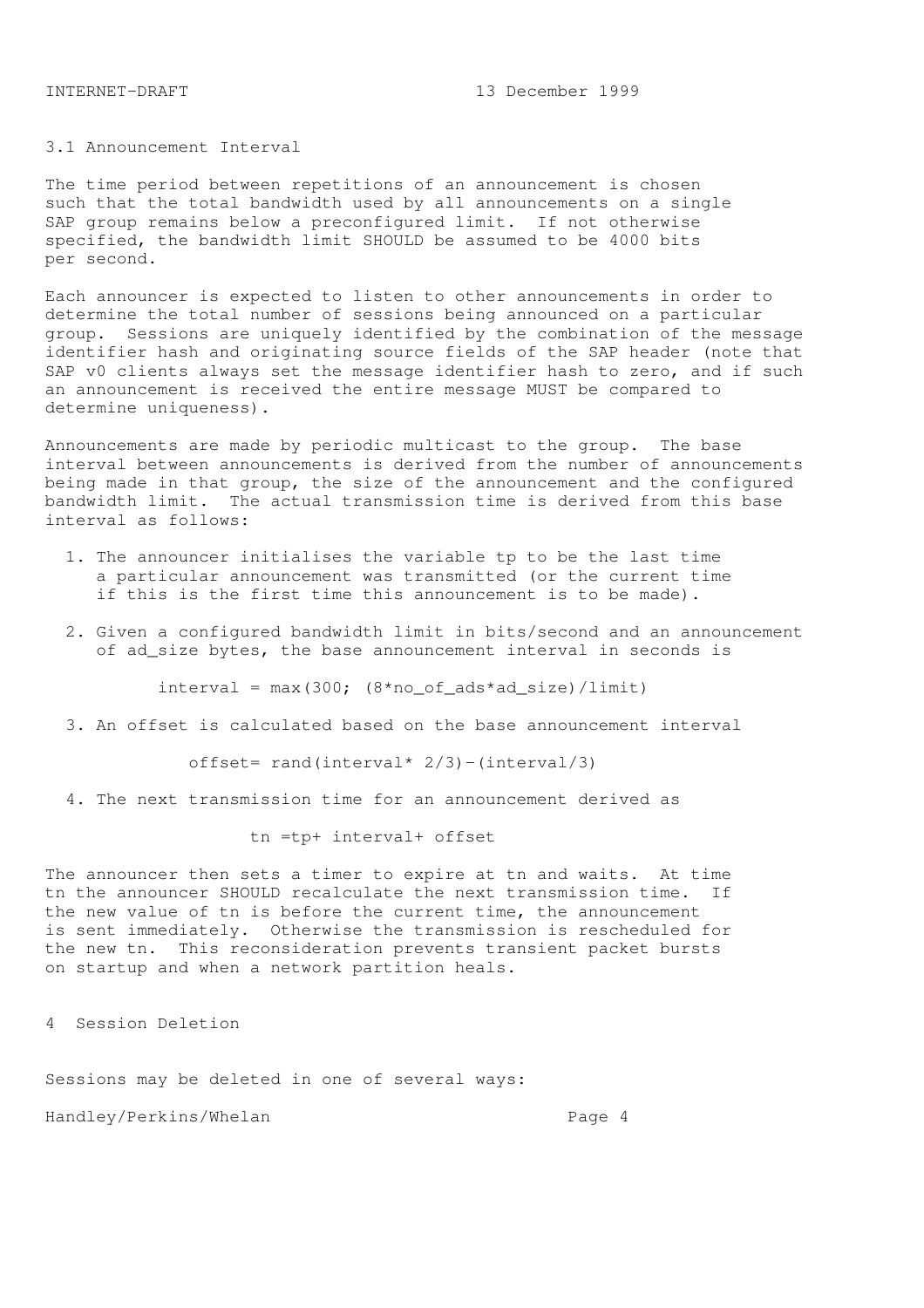- Explicit Timeout The session description payload contains timestamp information which specifies a start and end time for the session. If the current time is later than the end-time for the session, then the session is deleted from the receiver's session cache. If an announcement packet arrives with an end-time before the current time, it is ignored. If the payload is encrypted, and the receiver does not have the correct decryption key, the timeout field in the header should be used as an explicit timeout.
- Implicit Timeout A session announcement message should be received periodically for each session description in a receiver's session cache. The announcement period can be predicted by the receiver from the set of sessions currently being announced. If a session announcement message has not been received for ten times the announcement period, or one hour, whichever is the greater, then the session is deleted from the receiver's session cache. The one hour minimum is to allow for transient network partitionings.
- Explicit Deletion A session deletion packet is received specifying the version of the session to be deleted. The deletion packets should be ignored, unless they contain an authentication header which authenticates correctly and matches that used to authenticate the announcement which is being deleted.

5 Session Modification

A pre-announced session can be modified by simply announcing the modified session description. In this case, the version hash in the SAP header MUST be changed to indicate to receivers that the packet contents should be parsed (or decrypted and parsed if it is encrypted). The session itself, as distinct from the session announcement, is uniquely identified by the payload and not by the message identifier hash in the header.

The same rules apply for session modification as for session deletion:

- o Either the modified announcement must contain an authentication header signed by the same key as the cached session announcement it is modifying, or:
- o The cached session announcement must not contain an authentication header, and the session modification announcement must originate from the same host as the session it is modifying.

If an announcement is received containing an authentication header and the cached announcement did not contain an authentication header, or it contained a different authentication header, then the modified announcement MUST be treated as a new and different announcement,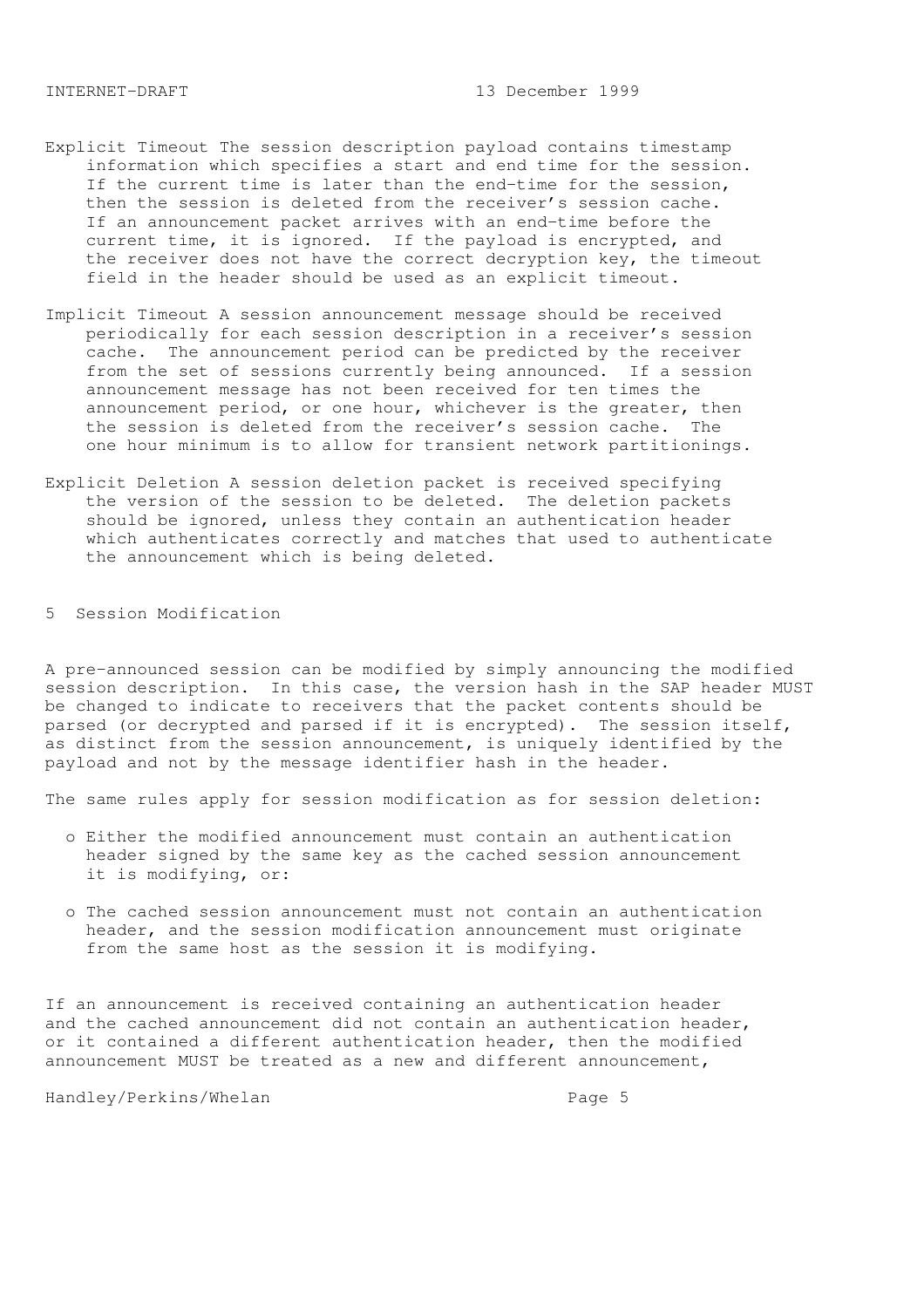0 1 2 3 0 1 2 3 4 5 6 7 8 9 0 1 2 3 4 5 6 7 8 9 0 1 2 3 4 5 6 7 8 9 0 1 +-+-+-+-+-+-+-+-+-+-+-+-+-+-+-+-+-+-+-+-+-+-+-+-+-+-+-+-+-+-+-+-+ | V=1 |A|R|T|E|C| auth len | msg id hash | +-+-+-+-+-+-+-+-+-+-+-+-+-+-+-+-+-+-+-+-+-+-+-+-+-+-+-+-+-+-+-+-+ | | originating source (32 or 128 bits) :  $\mathbf{r} = \mathbf{r} \times \mathbf{r}$  ,  $\mathbf{r} = \mathbf{r} \times \mathbf{r}$  ,  $\mathbf{r} = \mathbf{r} \times \mathbf{r}$  ,  $\mathbf{r} = \mathbf{r} \times \mathbf{r}$  ,  $\mathbf{r} = \mathbf{r} \times \mathbf{r}$  ,  $\mathbf{r} = \mathbf{r} \times \mathbf{r}$  ,  $\mathbf{r} = \mathbf{r} \times \mathbf{r}$  ,  $\mathbf{r} = \mathbf{r} \times \mathbf{r}$  ,  $\mathbf{r} = \mathbf$ +-+-+-+-+-+-+-+-+-+-+-+-+-+-+-+-+-+-+-+-+-+-+-+-+-+-+-+-+-+-+-+-+ | optional authentication data | : .... : +-+-+-+-+-+-+-+-+-+-+-+-+-+-+-+-+-+-+-+-+-+-+-+-+-+-+-+-+-+-+-+-+ optional timeout \*-\*-\*-\*-\*-\*-\*-\*-\*-\*-\*-\*-\*-\*-\*-\*-\*-\*-\*-\*-\*-\*-\*-\*-\*-\*-\*-\*-\*-\*-\*-\*-\* | optional payload type | + +-+- - - - - - - - - -+  $|0|$ + - - - - - - - - - - - - - - - - - - - - +-+ | | | payload | | +-+-+-+-+-+-+-+-+-+-+-+-+-+-+-+-+-+-+-+-+-+-+-+-+-+-+-+-+-+-+-+-+

Figure 1: Packet format

and displayed in addition to the un-authenticated announcement. The same should happen if a modified packet without an authentication header is received from a different source than the original announcement. These rules prevent an announcement having an authentication header added by a malicious user and then being deleted using that header, and it also prevents a denial-of-service attack by someone putting out a spoof announcement which, due to packet loss, reaches some participants before the original announcement. Note that under such circumstances, being able to authenticate the message originator is the only way to discover which session is the correct session.

6 Packet Format

SAP data packets have the format described in figure 1.

- V: Version Number. The version number field MUST be set to 1 (SAPv2 announcements which use only SAPv1 features are backwards compatible, those which use new features can be detected by other means, so the SAP version number doesn't need to change).
- A: Address type. If the A bit is 0, the originating source field contains a 32-bit IPv4 address. If the A bit is 1, the originating source contains a 128-bit IPv6 address.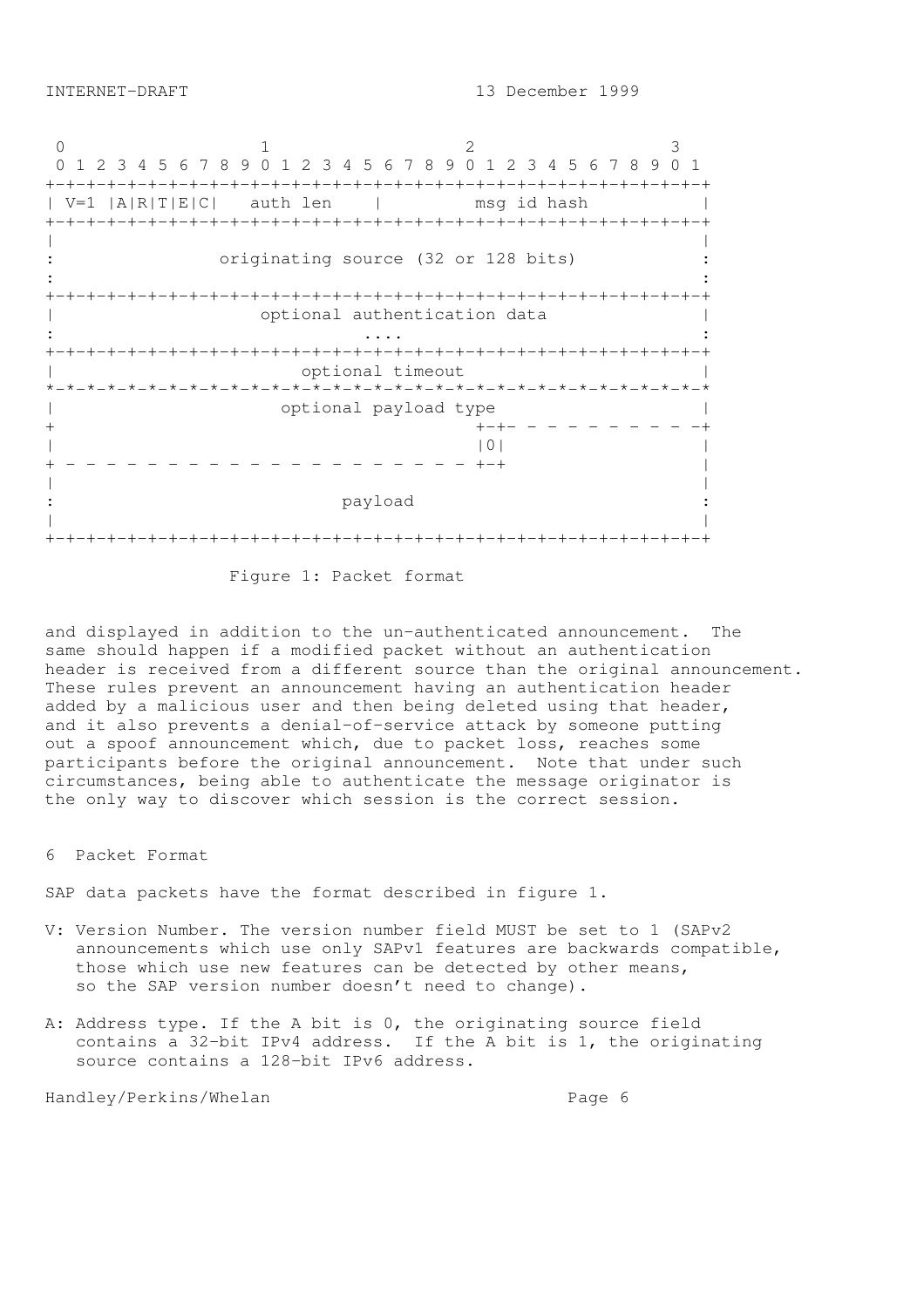- R: Reserved. SAP announcers MUST set this to 0, SAP listeners MUST ignore the contents of this field.
- T: Message Type. If the T field is set to 0 this is a session announcement packet, if 1 this is a session deletion packet.
- E: Encryption Bit. If the encryption bit is set to 1, the payload of the SAP packet is encrypted and the timeout field MUST be added to the packet header. If this bit is 0 the packet is not encrypted and the timeout MUST NOT be present. See section 7 for details of the encryption process.
- C: Compressed bit. If the compressed bit is set to 1, the payload is compressed using the zlib compression algorithm [3]. If the payload is to be compressed and encrypted, the compression MUST be performed first.
- Authentication Length. An 8 bit unsigned quantity giving the number of 32 bit words following the main SAP header that contain authentication data. If it is zero, no authentication header is present.
- Authentication data containing a digital signature of the packet, with length as specified by the authentication length header field. See section 8 for details of the authentication process.
- Message Identifier Hash. A 16 bit quantity that, used in combination with the originating source, provides a globally unique identifier indicating the precise version of this announcement. The choice of value for this field is not specified here, except that it MUST be unique for each session announced by a particular SAP announcer and it MUST be changed if the session description is modified.

 Earlier versions of SAP used a value of zero to mean that the hash should be ignored and the payload should always be parsed. This had the unfortunate side-effect that SAP announcers had to study the payload data to determine how many unique sessions were being advertised, making the calculation of the announcement interval more complex that necessary. In order to decouple the session announcement process from the contents of those announcements, SAP announcers SHOULD NOT set the message identifier hash to zero.

 SAP listeners MAY silently discard messages if the message identifier hash is set to zero.

Originating Source. This gives the IP address of the original source of the message. This is an IPv4 address if the A field is set to zero, else it is an IPv6 address. The address is stored in network byte order.

 SAPv0 permitted the originating source to be zero if the message identifier hash was also zero. This practise is no longer legal, and SAP announcers SHOULD NOT set the originating source to zero.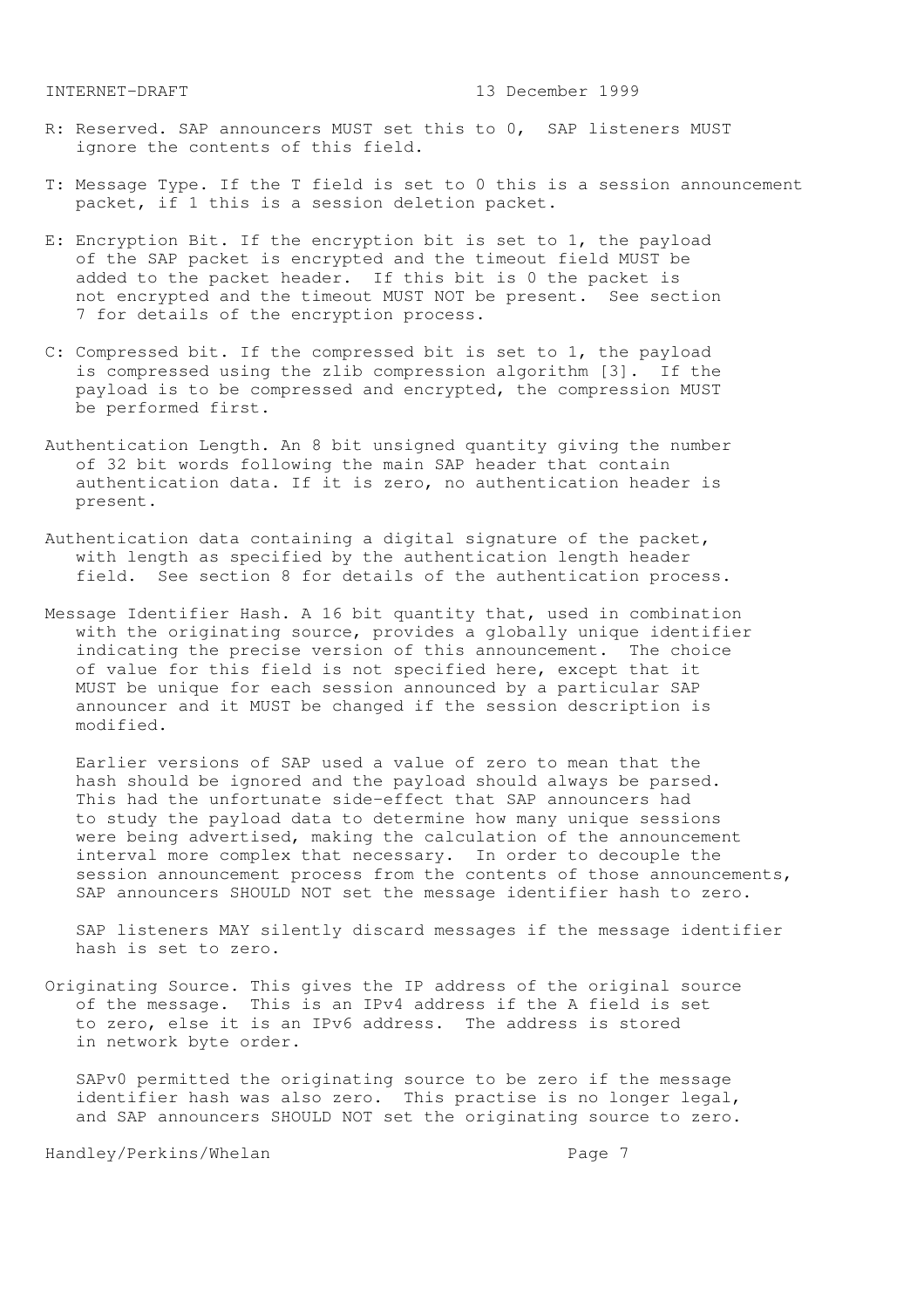SAP listeners MAY silently discard packets with the originating source set to zero.

Timeout. When the session payload is encrypted the detailed timing fields in the payload are not available to listeners which are not trusted with the decryption key. Under such circumstances, the header includes an additional 32-bit timestamp field stating when the session should be timed out.

 Note that the timeout field in the header is intended for use only by those listeners which do not have the correct key to decrypt the announcement. A SAP listener which is capable of decrypting the announcement MUST determine when to timeout the session based on the payload information.

 The value is an unsigned quantity giving the NTP time [8] in seconds at which time the session is timed out. It is in network byte order.

The header is followed by an optional payload type field and the payload data itself. If the E or C bits are set in the header both the payload type and payload are encrypted and/or compressed. The payload type field is a MIME content type specifier, describing the format of the payload. This is a variable length ASCII text string, followed by a single zero byte (ASCII NUL). The payload type SHOULD be included in all packets. If the payload type is 'application/sdp' both the payload type and its terminating zero byte MAY be omitted, although this is intended for backwards compatibility with SAP v1 listeners only.

The absence of a payload type field may be noted since the payload section of such a packet will start with an SDP 'v=0' field, which is not a legal MIME content type specifier.

All implementations MUST support payloads of type 'application/sdp' [4]. Other formats MAY be supported although since there is no negotiation in SAP an announcer which chooses to use a session description format other than SDP cannot know that the listeners are able to understand the announcement. A proliferation of payload types in announcements has the potential to lead to severe interoperability problems, and for this reason, the use of non-SDP payloads is NOT RECOMMENDED. If the packet is an announcement packet, the payload contains a session description.

If the packet is a session deletion packet, the payload contains a session deletion message. If the payload format is 'application/sdp' the deletion message is a single SDP line consisting of the origin field of the announcement to be deleted.

It is desirable for the payload to be sufficiently small that SAP packets do not get fragmented by the underlying network. Fragmentation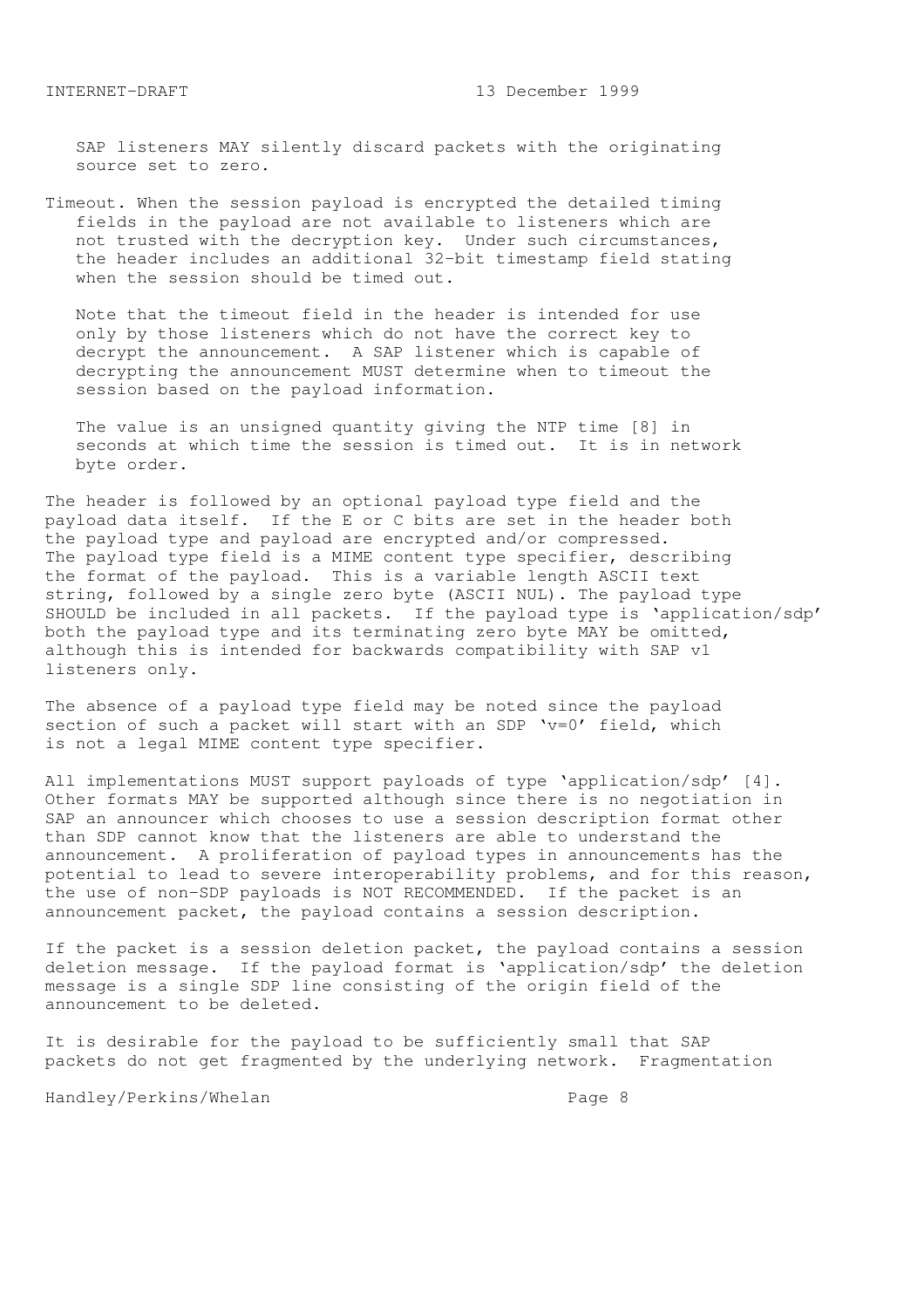has a loss multiplier effect, which is known to significantly affect the reliability of announcements. It is RECOMMENDED that SAP packets are smaller than 1kByte in length, although if it is known that announcements will use a network with a smaller MTU than this, then that SHOULD be used as the maximum recommended packet size.

#### 7 Encrypted Announcements

An announcement is received by all listeners in the scope to which it is sent. If an announcement is encrypted, and many of the receivers do not have the encryption key, there is a considerable waste of bandwidth since those receivers cannot use the announcement they have received. For this reason, the use of encrypted SAP announcements is NOT RECOMMENDED on the global scope SAP group or on administrative scope groups which may have many receivers which cannot decrypt those announcements.

The opinion of the authors is that encrypted SAP is useful in special cases only, and that the vast majority of scenarios where encrypted SAP has been proposed may be better served by distributing session details using another mechanism. There are, however, certain scenarios where encrypted announcements may be useful. For this reason, the encryption bit is included in the SAP header to allow experimentation with encrypted announcements.

This memo does not specify details of the encryption algorithm to be used or the means by which keys are generated and distributed. An additional specification should define these, if it is desired to use encrypted SAP.

Note that if an encrypted announcement is being announced via a proxy, then there may be no way for the proxy to discover that the announcement has been superseded, and so it may continue to relay the old announcement in addition to the new announcement. SAP provides no mechanism to chain modified encrypted announcements, so it is advisable to announce the unmodified session as deleted for a short time after the modification has occurred. This does not guarantee that all proxies have deleted the session, and so receivers of encrypted sessions should be prepared to discard old versions of session announcements that they may receive. In most cases however, the only stateful proxy will be local to (and known to) the sender, and an additional (local-area) protocol involving a handshake for such session modifications can be used to avoid this problem.

Session announcements that are encrypted with a symmetric algorithm may allow a degree of privacy in the announcement of a session, but it should be recognised that a user in possession of such a key can pass it on to other users who should not be in possession of such a key. Thus announcements to such a group of key holders cannot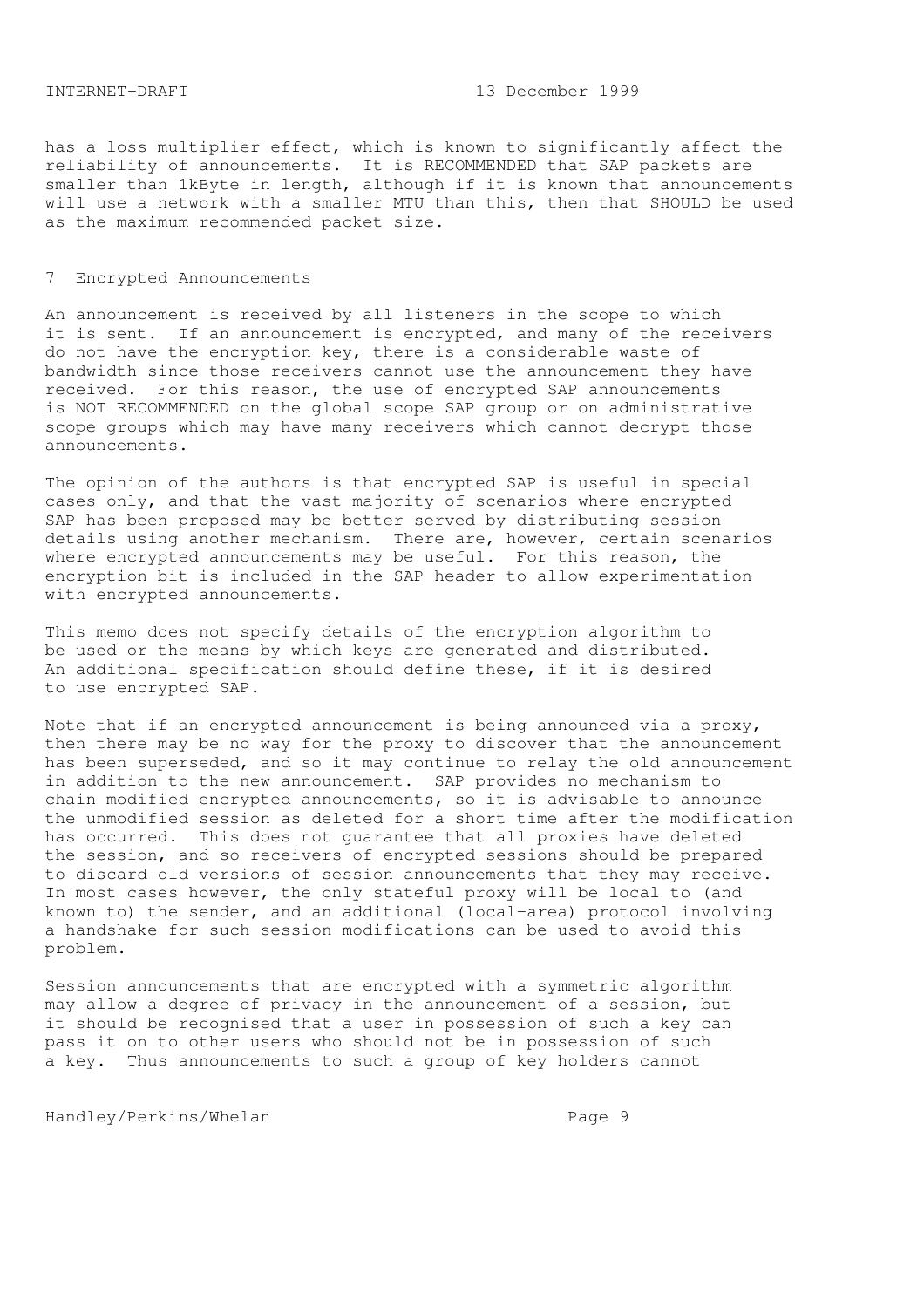be assumed to have come from an authorised key holder unless there is an appropriate authentication header signed by an authorised key holder. In addition the recipients of such encrypted announcements cannot be assumed to only be authorised key holders. Such encrypted announcements do not provide any real security unless all of the authorised key holders are trusted to maintain security of such session directory keys. This property is shared by the multicast session tools themselves, where it is possible for an un-trustworthy member of the session to pass on encryption keys to un-authorised users. However it is likely that keys used for the session tools will be more short lived than those used for session directories.

Similar considerations should apply when session announcements are encrypted with an assymetric algorithm, but then it is possible to restrict the possessor(s) of the private key, so that announcements to a key-holder group can not be made, even if one of the untrusted members of the group proves to be un-trustworthy.

# 8 Authenticated Announcements

The authentication header can be used for two purposes:

- o Verification that changes to a session description or deletion of a session are permitted.
- o Authentication of the identity of the session creator.

In some circumstances only verification is possible because a certificate signed by a mutually trusted person or authority is not available. However, under such circumstances, the session originator may still be authenticated to be the same as the session originator of previous sessions claiming to be from the same person. This may or may not be sufficient depending on the purpose of the session and the people involved.

Clearly the key used for the authentication should not be trusted to belong to the session originator unless it has been separately authenticated by some other means, such as being certified by a trusted third party. Such certificates are not normally included in an SAP header because they take more space than can normally be afforded in an SAP packet, and such verification must therefore take place by some other mechanism. However, as certified public keys are normally locally cached, authentication of a particular key only has to take place once, rather than every time the session directory retransmits the announcement.

SAP is not tied to any single authentication mechanism. Authentication data in the header is self-describing, but the precise format depends on the authentication mechanism in use. The generic format of the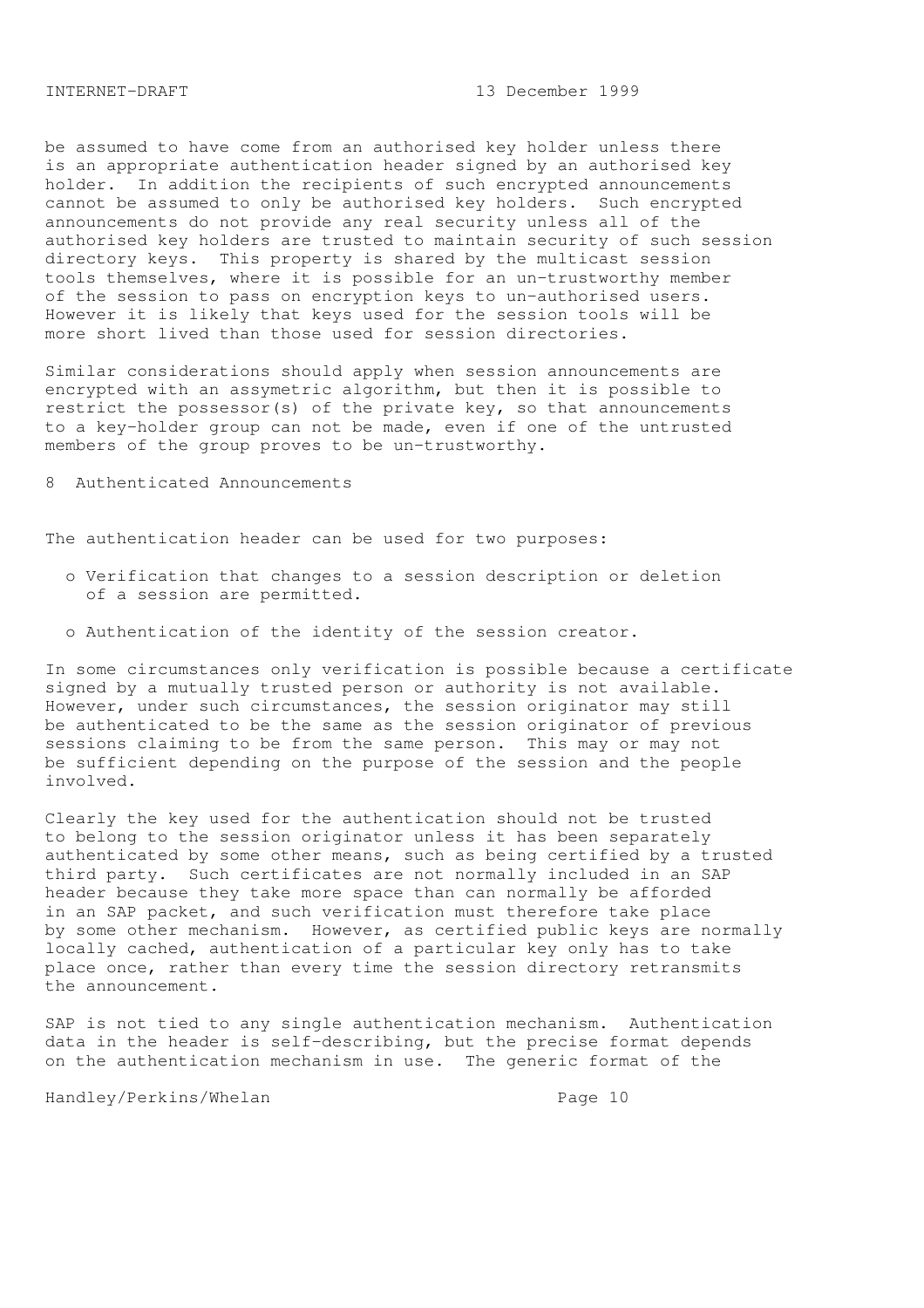1 2 3 0 1 2 3 4 5 6 7 8 9 0 1 2 3 4 5 6 7 8 9 0 1 2 3 4 5 6 7 8 9 0 1 +-+-+-+-+-+-+-+-+-+-+-+-+-+-+-+-+-+-+-+-+-+-+-+-+-+-+-+-+-+-+-+-+ | V=1 |P| Auth | | +-+-+-+-+-+-+-+-+ | Format specific authentication subheader | : .................. : +-+-+-+-+-+-+-+-+-+-+-+-+-+-+-+-+-+-+-+-+-+-+-+-+-+-+-+-+-+-+-+-+

Figure 2: Format of the authentication data in the SAP header

authentication data is given in figure 2. The structure of the format specific authentication subheader, using both the PGP and the CMS formats, is discussed in sections 8.1 and 8.2 respectively.

- Version Number, V: The version number of the authentication format specified by this memo is 1.
- Padding Bit, P: If necessary the authentication data is padded to be a multiple of 32 bits and the padding bit is set. In this case the last byte of the authentication data contains the number of padding bytes (including the last byte) that must be discarded.
- Authentication Type, Auth: The authentication type is a 4 bit encoded field that denotes the authentication infrastructure the sender expects the recipients to use to check the authenticity and integrity of the information. This defines the format of the authentication subheader and can take the values:  $0 = PGP$  format,  $1 = CMS$ format. All other values are undefined and SHOULD be ignored.

If a SAP packet is to be compressed or encrypted, this MUST be done before the authentication is added.

The digital signature in the authentication data MUST be calculated over the entire packet, including the header. The authentication length MUST be set to zero and the authentication data excluded when calculating the digitial signature.

## 8.1 PGP Authentication

Implementations which support authentication MUST support this format.

A full description of the PGP protocol can be found in [2]. When using PGP for SAP authentication the basic format specific authentication subheader comprises a digital signature packet as described in [2]. The signature type MUST be 0x01 which means the signature is that of a canonical text document.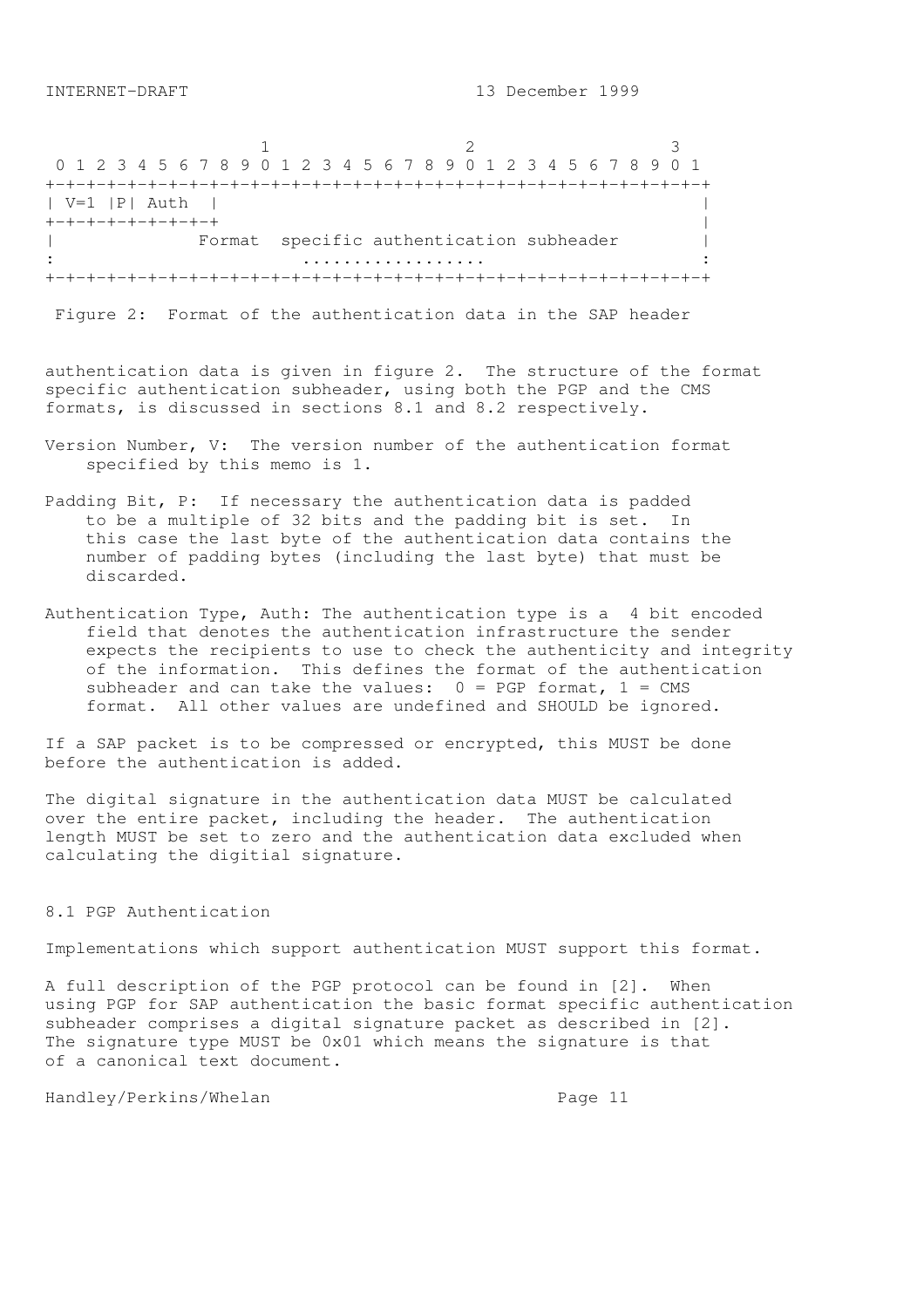8.2 CMS Authentication

Support for this format is OPTIONAL.

A full description of the Cryptographic Message Syntax can be found in [6]. The format specific authentication subheader will, in the CMS case, have an ASN.1 ContentInfo type with the ContentType being signedData.

Use is made of the option available in PKCS#7 to leave the content itself blank as the content which is signed is already present in the packet. Inclusion of it within the SignedData type would duplicate this data and increase the packet length unnecessarily. In addition this allows recipients with either no interest in the authentication, or with no mechanism for checking it, to more easily skip the authentication information.

There SHOULD be only one signerInfo and related fields corresponding to the originator of the SAP announcement. The signingTime SHOUD be present as a signedAttribute. However, due to the strict size limitations on the size of SAP packets, certificates and CRLs SHOULD NOT be included in the signedData structure. It is expected that users of the protocol will have other methods for certificate and CRL distribution.

### 9 Scalability and caching

SAP is intended to announce the existence of long-lived wide-area multicast sessions. It is not an especially timely protocol: sessions are announced by periodic multicast with a repeat rate on the order of tens of minutes, and no enhanced reliability over UDP. This leads to a long startup delay before a complete set of announcements is heard by a listener. This delay is clearly undesirable for interactive browsing of announced sessions.

In order to reduce the delays inherent in SAP, it is recommended that proxy caches are deployed. A SAP proxy cache is expected to listen to all SAP groups in its scope, and to maintain an up-to-date list of all announced sessions along with the time each announcement was last received. When a new SAP listeners starts, it should contact its local proxy to download this information, which is then sufficient for it to process future announcements directly, as if it has been continually listening.

The protocol by which a SAP listener contacts its local proxy cache is not specified here.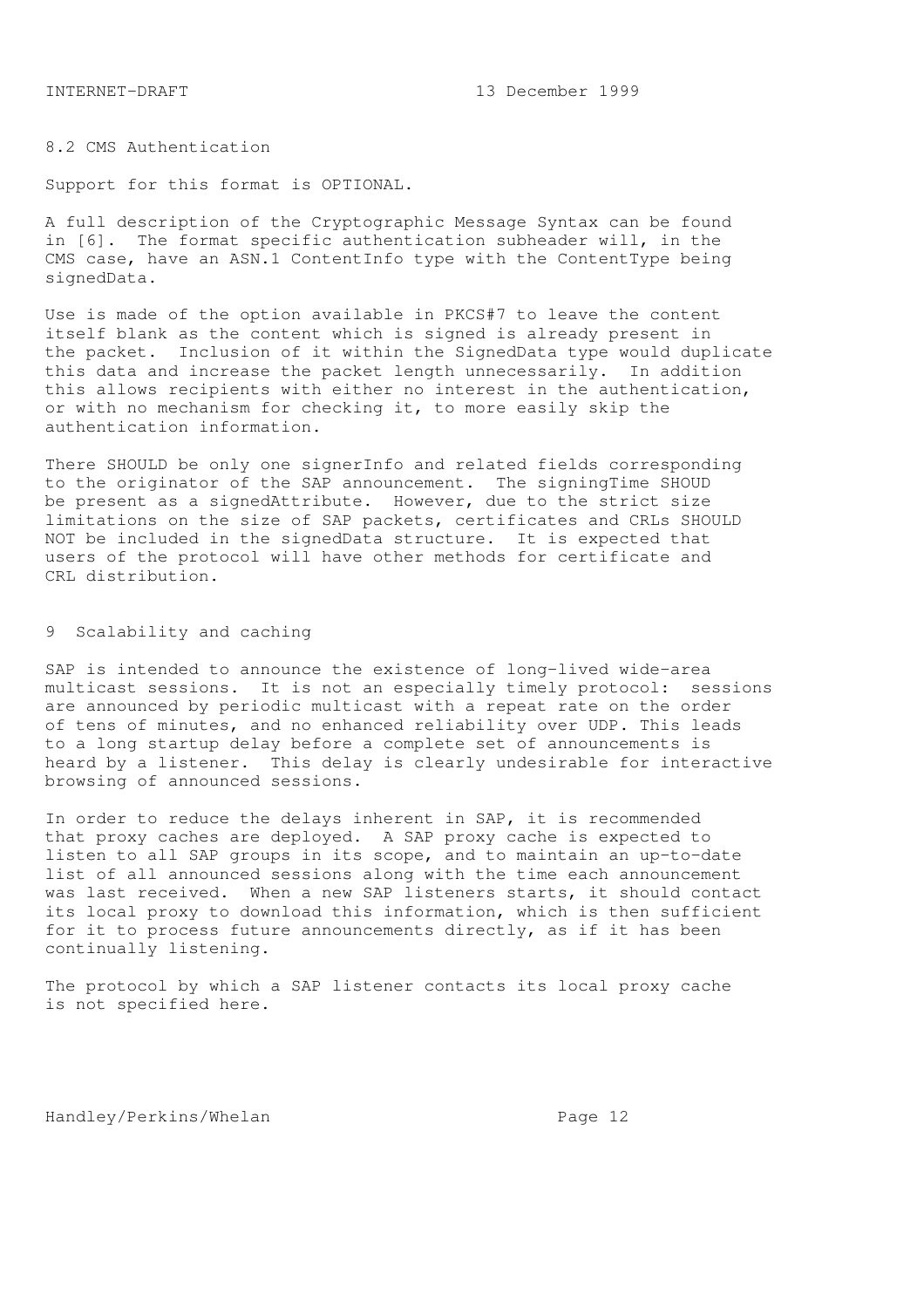# 10 Security Considerations

SAP contains mechanisms for ensuring integrity of session announcements, for authenticating the origin of an announcement and for encrypting such announcements (sections 7 and 8). These mechanisms have not yet been subject to suitable peer-review, and this memo should not be considered authoritative in this area at this time.

As stated in section 5, if a session modification announcement is received that contains a valid authentication header, but which is not signed by the original creator of the session, then the session must be treated as a new session in addition to the original session with the same SDP origin information unless the originator of one of the session descriptions can be authenticated using a certificate signed by a trusted third party. If this were not done, there would be a possible denial of service attack whereby a party listens for new announcements, strips off the original authentication header, modifies the session description, adds a new authentication header and re-announces the session. If a rule was imposed that such spoof announcements were ignored, then if packet loss or late starting of a session directory instance caused the original announcement to fail to arrive at a site, but the spoof announcement did so, this would then prevent the original announcement from being accepted at that site.

A similar denial-of-service attack is possible if a session announcement receiver relies completely on the originating source and hash fields to indicate change, and fails to parse the remainder of announcements for which it has seen the origin/hash combination before. A denial of service attack is possible from a malicious site close to a legitimate site which is making a session announcement. This can happen if the malicious site floods the legitimate site with huge numbers of (illegal) low TTL announcements describing high TTL sessions. This may reduce the session announcement rate of the legitimate announcement to below a tenth of the rate expected at remote sites and therefore cause the session to time out. Such an attack is likely to be easily detectable, and we do not provide any mechanism here to prevent it.

A Summary of differences between SAPv0 and SAPv1

For this purpose SAPv0 is defined as the protocol in use by version 2.2 of the session directory tool, sdr. SAPv1 is the protocol described in the 19 November 1996 version of this memo (draft-ietf-mmusic-sap-00.txt). The packet headers of SAP messages are the same in V0 and V1 in that a V1 tool can parse a V0 announcement header but not vice-versa. In SAPv0, the fields have the following values: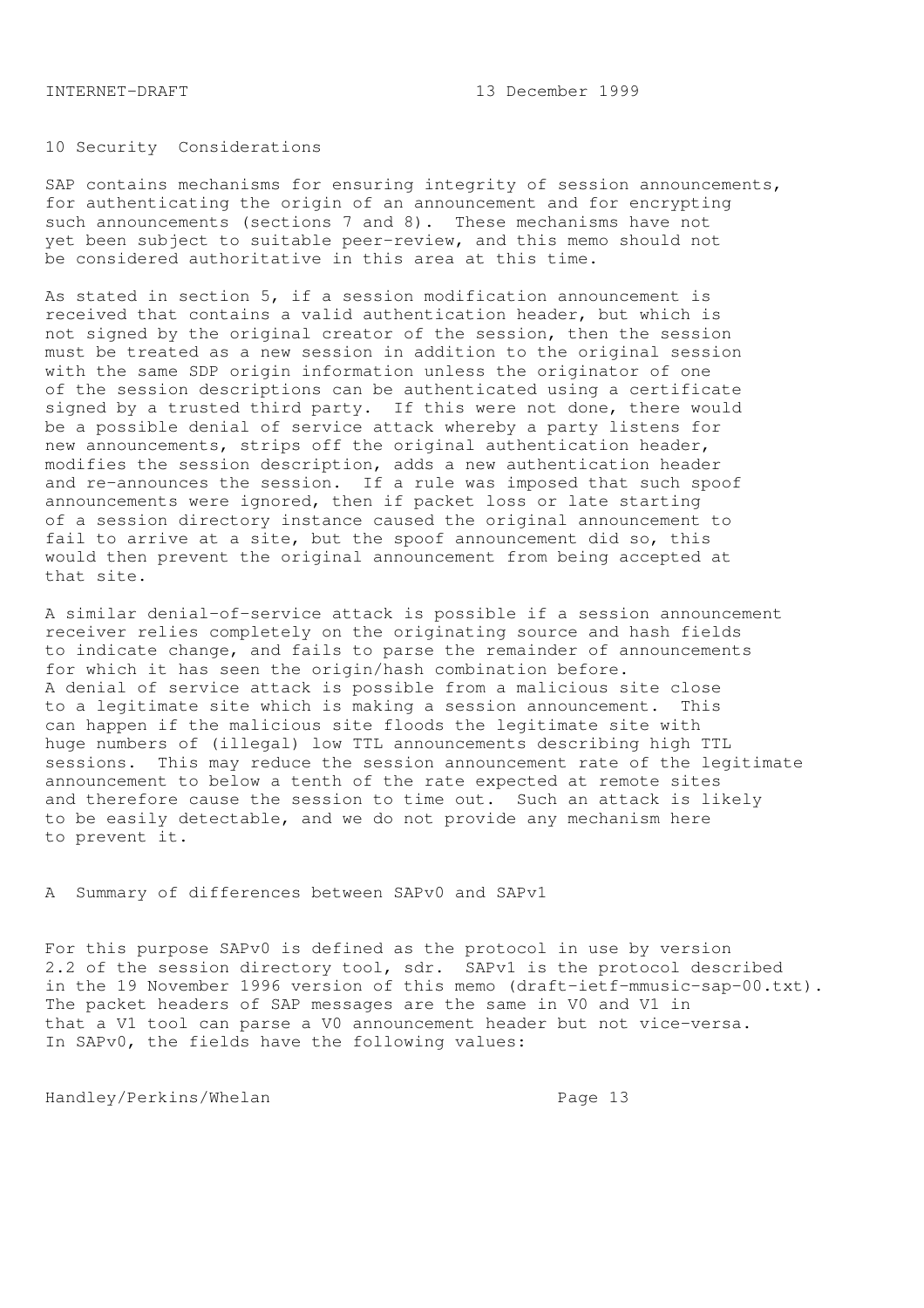- o Version Number: 0
- o Message Type: 0 (Announcement)
- o Authentication Type: 0 (No Authentication)
- o Encryption Bit: 0 (No Encryption)
- o Compression Bit: 0 (No compression)
- o Message Id Hash: 0 (No Hash Specified)
- o Originating Source: 0 (No source specified, announcement has not been relayed)
- B Summary of differences between SAPv1 and SAPv2

The packet headers of SAP messages are the same in V1 and V2 in that a V2 tool can parse a V1 announcement header but not necessarily vice-versa.

- o The A bit has been added to the SAP header, replacing one of the bits of the SAPv1 message type field. If set to zero the announcement is of an IPv4 session, and the packet is backwards compatible with SAPv1. If set to one the announcement is of an IPv6 session, and SAPv1 clients (which do not support IPv6) will see this as an illegal message type (MT) field.
- o The second bit of the message type field in SAPv1 has been replaced by a reserved, must-be-zero, bit. This bit was unused in SAPv1, so this change just codifies existing usage.
- o SAPv1 specified encryption of the payload. SAPv2 includes the E bit in the SAP header to indicate that the payload is encrypted, but does not specify any details of the encryption.
- o SAPv1 allowed the message identifier hash and originating source fields to be set to zero, for backwards compatibility. This is no longer legal.
- o SAPv1 specified gzip compression. SAPv2 uses zlib (the only known implementation of SAP compression used zlib, and gzip compression was a mistake).
- o SAPv2 provides a more complete specification for authentication.
- o SAPv2 allows for non-SDP payloads to be transported. SAPv1 required that the payload was SDP.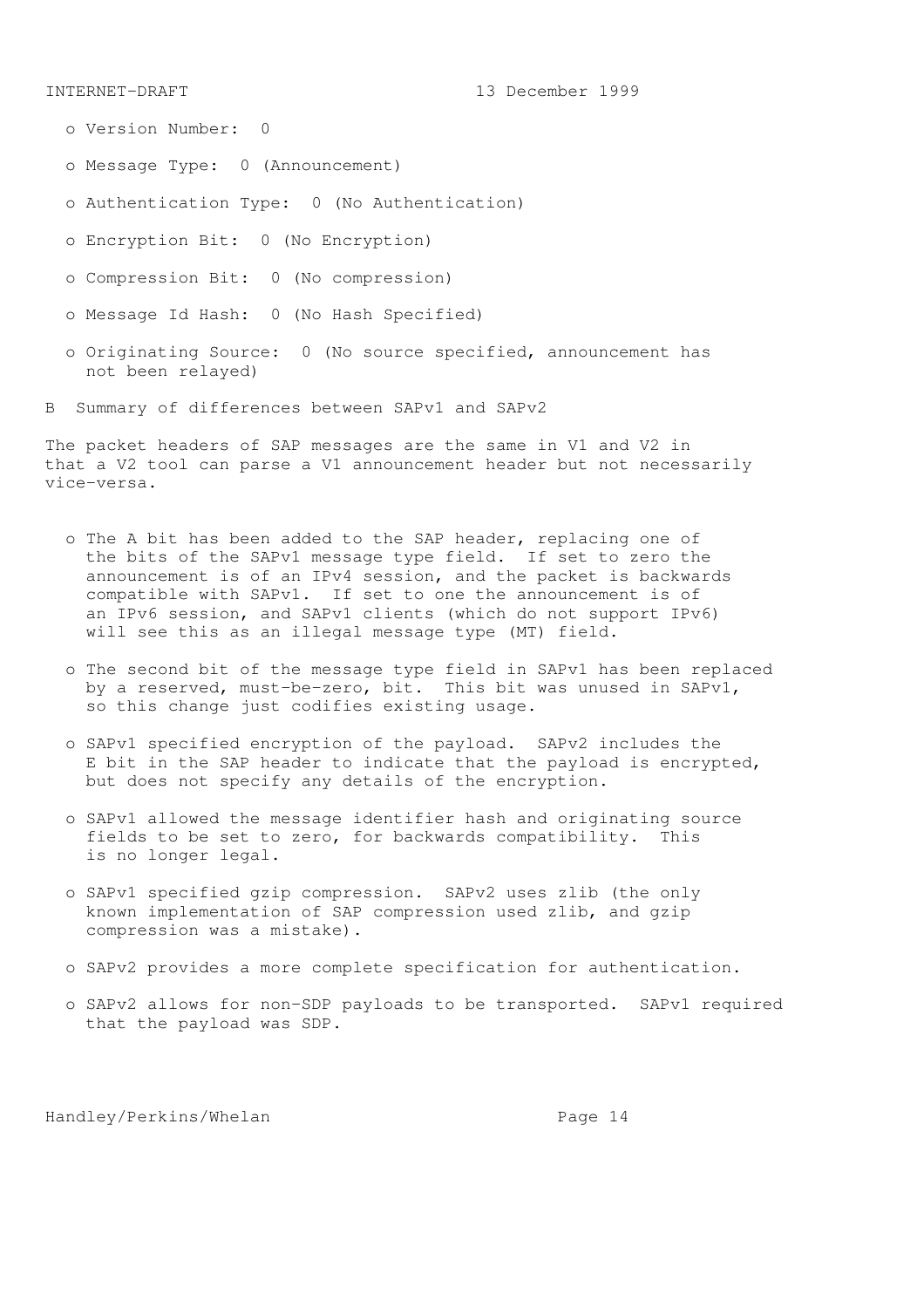C Acknowledgments

SAP and SDP were originally based on the protocol used by the sd session directory from Van Jacobson at LBNL. Version 1 of SAP was designed by Mark Handley as part of the European Commission MICE (Esprit 7602) and MERCI (Telematics 1007) projects. Version 2 includes authentication features developed by Edmund Whelan, Goli Montasser-Kohsari and Peter Kirstein as part of the European Commission ICE-TEL project (Telematics 1005), and support for IPv6 developed by Maryann P. Maher and Colin Perkins.

D Authors' Addresses

Mark Handley <mjh@aciri.org> AT&T Center for Internet Research at ICSI, International Computer Science Institute, 1947 Center Street, Suite 600, Berkeley, CA 94704, USA

Colin Perkins <c.perkins@cs.ucl.ac.uk> Department of Computer Science, University College London, Gower Street, London, WC1E 6BT, UK

Edmund Whelan <e.whelan@cs.ucl.ac.uk> Department of Computer Science, University College London, Gower Street, London, WC1E 6BT, UK

## References

- [1] S. Bradner. Key words for use in RFCs to indicate requirement levels, March 1997. RFC2119.
- [2] J. Callas, L. Donnerhacke, H. Finney, and R. Thayer. OpenPGP message format, November 1998. RFC2440.
- [3] P. Deutsch and J.-L. Gailly. Zlib compressed data format specification version 3.3, May 1996. RFC1950.
- [4] M. Handley and V. Jacobson. SDP: Session Description Protocol, April 1998. RFC2327.
- [5] M. Handley, D. Thaler, and R. Kermode. Multicast-scope zone announcement protocol (MZAP), February 1999. Work in progress.